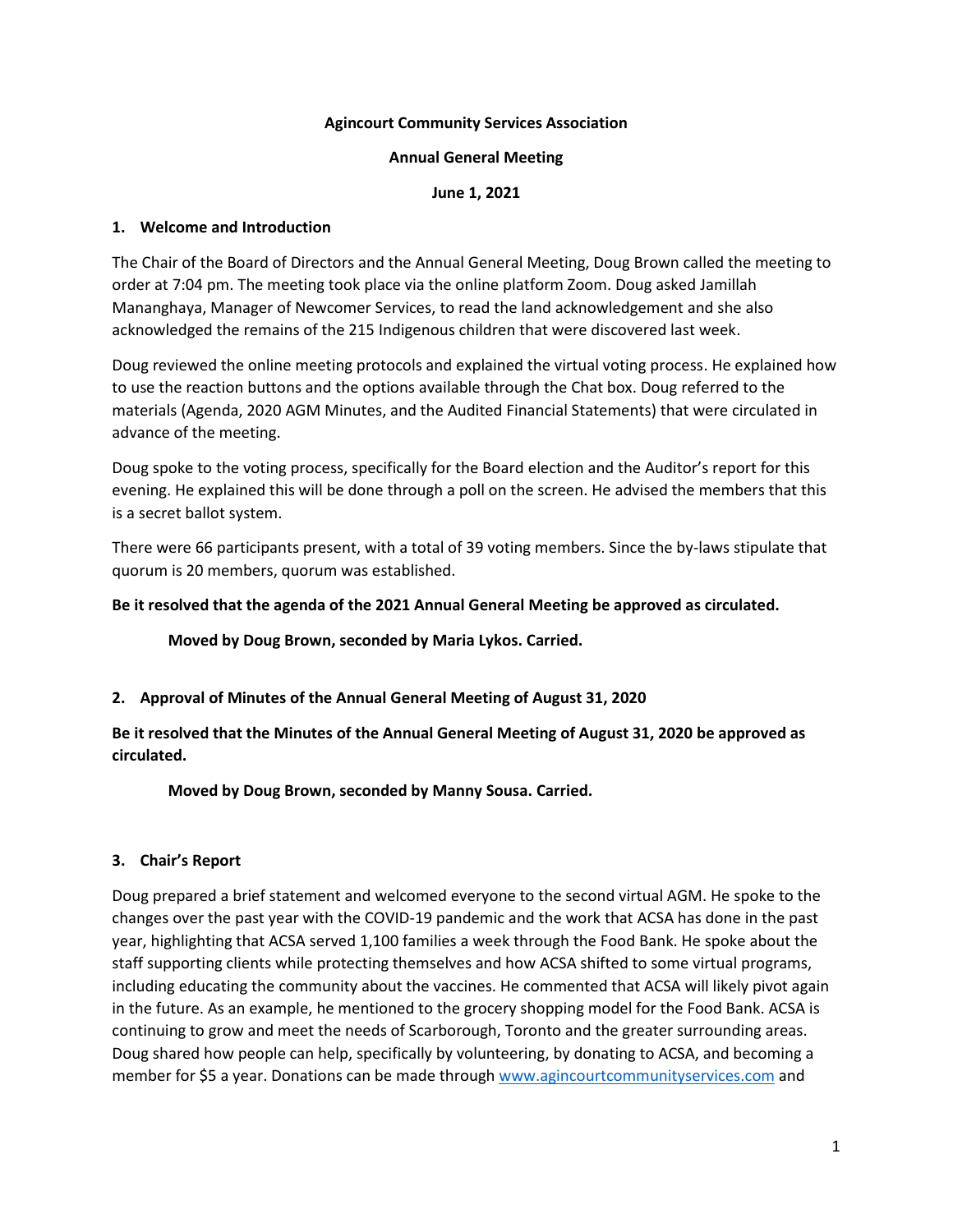clicking on the "Donate Now" button. Doug thanked the Board Members who have completed their term on the Board this year. Doug also recognized the ACSA leadership and staff.

## **4. Auditor's Report and Financial Statements**

Stanley Szeto introduced himself as the current Treasurer of the Board. He referred to the prepared statements by Grant Thornton LLP. He advised that the agency is in a healthy position and reviewed the document in detail. He thanked the Finance Director, Brenda Elliott, and her team for their work over the year and the clean audit.

Wendy Miller asked a question about why the provincial grants are down \$200,000. Brenda advised this was due to the STAR program for employment through the Newcomers Center that finished in 2019 and unfortunately did not get picked up again. There were no additional questions regarding the audit report.

### **Be it resolved that the Audited Financial Statements for 2020 be approved as presented.**

# **Moved by Stanley Szeto, seconded by Doug Brown. Carried.**

### **5. Appointment of Auditor for 2021**

### **Be it resolved that Grant Thornton LLP be appointed as the Auditor's for 2021.**

**Moved by Stanley Stezo, seconded by Doug Brown. Carried.** 

### **6. Election of Board Members (Election of 5 directors to a three-year term)**

Maria Lykos introduced herself as presenting on behalf of the Nominations and Board Development committee and introduced the new candidates to be nominated for the Board.

Maria spoke about the recruitment process and in detail reviewed their bios that highlighted their skills and experiences.

**Be it resolved that the following individuals be elected to the Board of Directors for a three-year term: Akil Bishop, Brandi Brenner, Anastasia Gordon, Lauren McAllister and Ethan Tran.** 

**Moved by Maria Lykos, seconded by Manny Sousa. Carried.** 

### **7. Annual Highlights and Agency Updates – Lee Soda**

Lee Soda the Executive Director of the agency extended her appreciation to the Board members stepping down, the Board and the Board Chair who demonstrated great leadership. She expressed that it's a privilege to serve the families of Scarborough and be part of an incredible team of Staff and Volunteers.